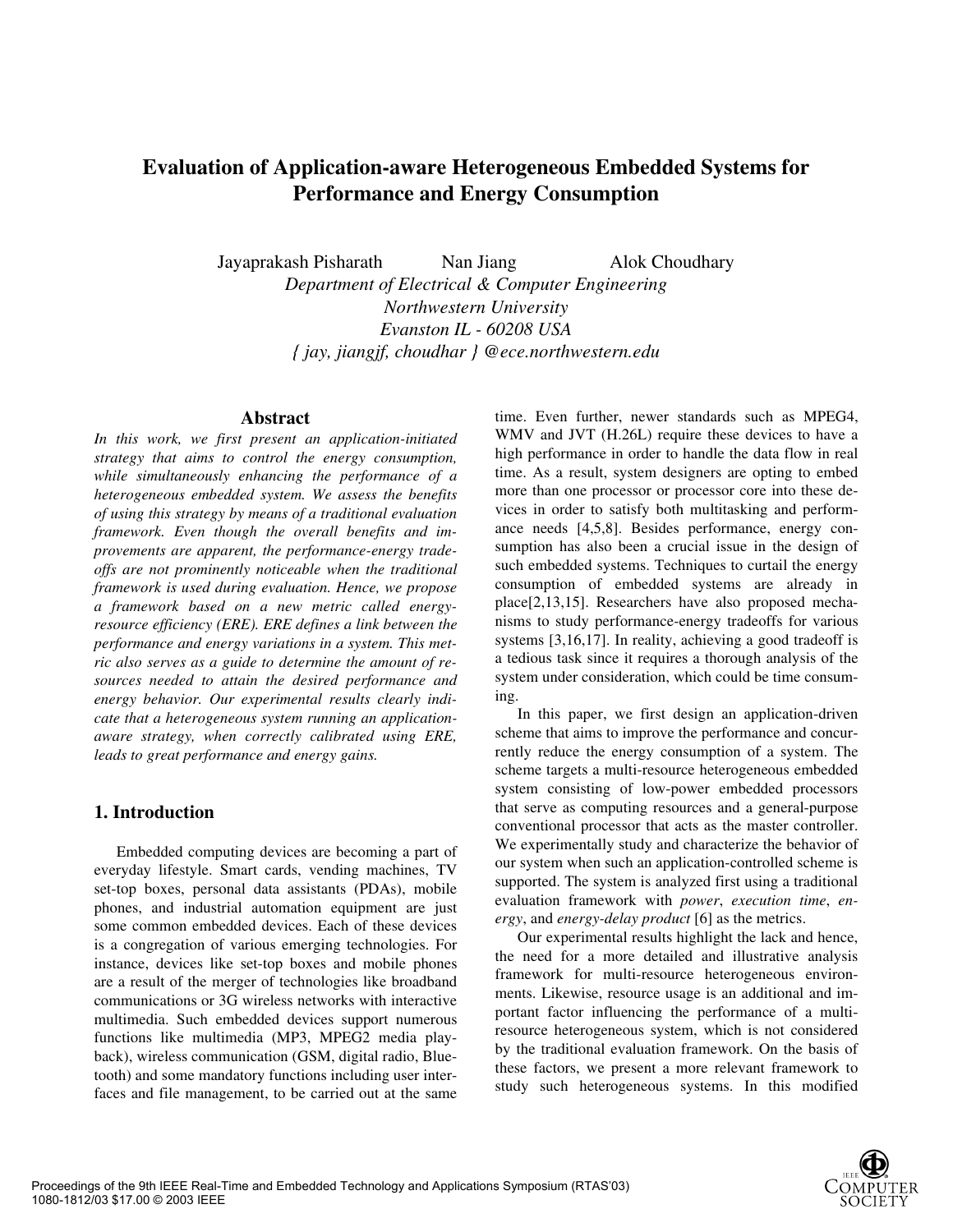evaluation framework, the improvement in performance is judged by measuring the achieved speedups and the efficiency of parallelization (which includes resource usage). We propose a new metric named energy-resource efficiency (*ERE*) to ensure the completeness of this framework. *ERE* defines the efficiency of multi-resource usage in improving the performance and reducing the energy consumption. This measure also relates the improvements in performance with the variations in energy consumption. Thus, one can analyze and hence, utilize the *ERE* in achieving a trade-off between performance and energy consumption. *ERE* also gives an estimate of the number of resources needed to achieve the desired performance and energy consumption.

The rest of the paper is organized as follows. In Section 2, we describe the heterogeneous setup that we used for our experiments. Section 3 presents our experimental results. In this section, we first present a simple analysis of the performance and energy consumption values obtained after implementing certain application-level power and performance optimizations on our architecture. Subsequently in Section 4, we define the energy-resource efficiency along with the new analysis framework, and detail its implications on performance and energy consumption. Section 5 summarizes our results.

### **2. Heterogeneous platform**

A heterogeneous communication system with DSPs and PowerPC forms the backbone for all our experiments. Our setup involves a board with one Motorola MPC7410 PowerPC chip [10] and a farm of twelve Motorola MSC8101 DSPs [12]. The block diagram for our setup is shown in Fig. 1. The MPC7410 PowerPC (also referred to as PPC) is used only as a master controller. The MSC8101 DSPs are the actual computing resources.

We designed a centralized power-management module to handle the idle states of our system. This centralized module executing on the PPC, manages the power modes of both PPC and DSPs. By existing as an arbiter between the hardware and software layers, this module enables an application to set the entire system to various low-power modes.

The MPC7410 PPC, offers three programmable power modes, namely *doze*, *nap* and *sleep* [10]. These modes are enabled by setting certain registers. In full-power mode, MPC7410 typically consumes 6.6 watts of power, whereas in *doze*, *nap* or *sleep* mode it consumes just 3.6, 1.35 or 1.3 watts respectively [9]. Our centralized powermanagement module puts the master PPC to *doze* mode whenever there is no communication with the DSPs, or if the PPC is not controlling any task. Even after assigning a task to the DSPs, the PPC remains in a low-power "receive" state waiting for communication from DSPs. That is, our module shifts the PPC to the *doze* mode and then listens for any external event (data from DSP) or interrupt to break the idle state, after which the PPC returns to full-



power mode. We chose *doze* mode as the low-power mode for the master controller since this mode enables

### **Figure 1. Heterogeneous architecture for our experiments**

the functioning of the core units, while still offering a significant reduction in power consumption (and hence return to full-power mode is faster than it is from *nap*, *sleep* modes). The MSC8101 DSP chip supports two lowpower standby modes, namely the *wait* and *stop* modes[12]. The typical power consumption of full-power, *wait* and *stop* modes are 0.5, 0.25 and 0.17 watt respectively [11]. We use *wait* state as the low-power mode for DSPs in our analysis. If the DSPs are idle at any point of time, the module running on PPC instantly transfers them to the *wait* state.

The PowerPC operates at 1.8V and each of the MSC8101 DSP processors at 1.5V. A HP34401A multimeter [1] connected across a small resistance (0.972 Ohms), is used for measuring the voltage, current and hence, the power consumption of our board. The HP34401A automatically adjusts the range to the characteristic being measured. The default power mode for the MPC7410 PPC, is full-power mode and for the MSC8101 DSP, it is full-power mode (of DSP). Our board boots up and stabilizes to consume 15 watts of power, which is attributed to 1 PPC, 12 DSPs, system bus and the external memory. It should be noted that this is the base power consumption of the board when none of the power optimizations are turned on. Table 1 describes our development environment.

### **3. Experimental evaluation**

### **3.1. Methodology**

We enhance the performance of the system by fully utilizing the available computing resources to execute an application. For this, we extend some of the existing parallelization techniques to our heterogeneous platform.

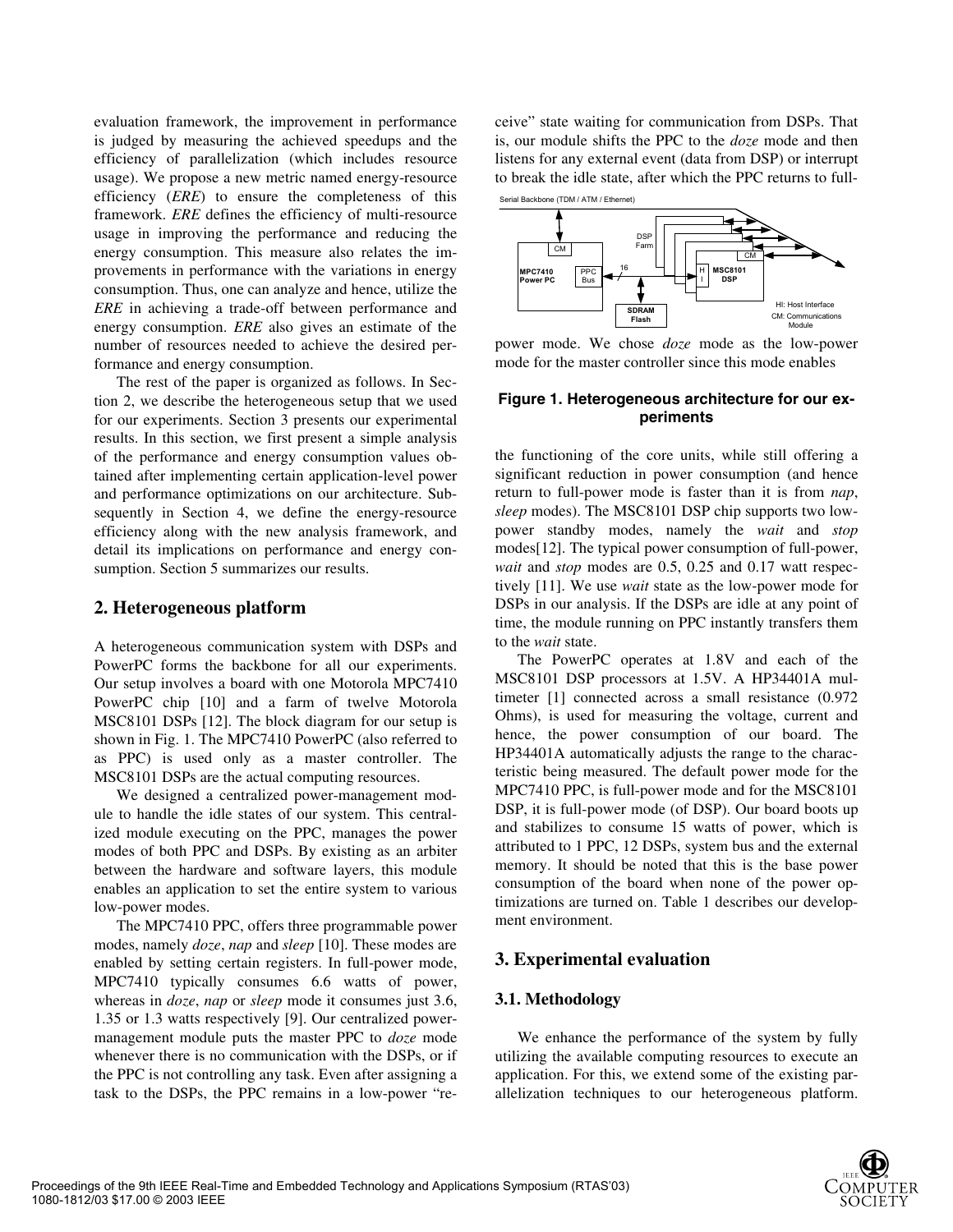The master splits a given task among the available resources and these resources do the work in parallel. We introduce a mechanism to reduce the energy consumption by applying low-power optimizations in tandem with the parallel techniques. These low-power optimizations are implemented at the application level, and utilize the lowpower modes offered by the underlying processors to reduce the overall energy consumption.

|             | <b>PPC</b>     | <b>DSP</b>       |
|-------------|----------------|------------------|
| Chip Name   | <b>MPC7410</b> | <b>MSC8101</b>   |
| ΟS          | VxWorks 5.4    |                  |
| Development | Tornado 2.0    | GreenHills Multi |
| Environment | (IDE)          | 2000 (IDE)       |
|             | Cygnus $2.7.2$ | Optimizing C     |
| Compiler    | (gcc)          | Compiler         |

**Table 1. Development environment** 

Table 2 shows the benchmarks used for our experiments. The *art* and *bzip2* benchmarks are from the SPEC CPU2000 suite [14], whereas *g721*, *jpeg* and *pegwit* are from the MediaBench suite [7]. Each benchmark is partitioned (currently done statically, we present schemes to automate it in Section 4) in a way that allows the core segments to be run in parallel, to ensure maximum utilization of DSPs. We integrate both high-performance and power-aware techniques into the same partitioning algorithm. The following is the partitioning strategy used for implementing each benchmark in our system.

- (a) After reading the input data, the master controller (PPC) splits the raw data into blocks of static size. Each block is assigned a "pending" status. The PPC assigns one of the "pending" blocks to each DSP that is participating in the execution.
- (b) The DSPs then work on their respective blocks in parallel. Once the computation starts, the PPC switches itself to *doze* mode if idle.
- (c) When a DSP finishes working on its block, it replies to the PPC with its output. The PPC converts the status of the received block from "pending" to "completed". If there are any more blocks with "pending" status, the returning DSP grabs another block to work on.
- (d) If there are no more pending jobs to take, the returning DSP switches to *wait* mode.
- (e) The PPC finally assembles the output data when all involving DSPs complete their execution.

In steps (b) and (d) of the above scheme, the lowpower modes (*doze* for PPC, *wait* for DSP) are enabled by invoking the centralized power-management controller of Section 2. To recall, the controller already has schemes defined for remotely enabling low-power modes for the entire system.

#### **3.2. Performance-energy analysis**

In this section, we study each benchmark application by using a traditional evaluation framework with *execution time (delay), energy and energy-delay product (EDP)*[6] as the metrics. For each benchmark application, there is an initial part of hand-shaking between PPC and DSPs, followed by the download of code to the DSPs. This step is a prelude to the algorithm presented in Section 3.1 and the results presented in this section take these phases into account too. Moreover, the presented results are an average over many runs (typically 4) since communication is involved.

Fig. 2 to Fig. 6 shows the performance of our benchmark applications. For all applications, the power consumption increases as more DSPs are brought into the system.

For the *art, g721* and *bzip2* benchmarks, the execution time scales down linearly on designating the work to increasing number of DSPs [Fig. 2(ii), Fig. 3(ii), Fig. 4(ii)]. Furthermore, it is evident that the improvements in execution time surpass the moderate increase in power consumption. This implies that the system is very energy efficient for these algorithms. The average energy consumption decreases by 87% when 12 DSPs are used as against 1 DSP [Fig. 2(iii), Fig. 3(iii), Fig. 4(iii)].

In the case of *jpeg*, the uncompressed data is split into blocks based on iMCU rows and the restart marker is used for removing data dependencies. Fig. 5(ii) indicates that the speedups in execution times do not scale very well with the number of DSPs (even though the execution times decrease when multiple DSPs are used). This is due to a tremendous amount of communication between the PPC and DSPs. This, in turn, has a direct impact on the energy consumption. Moreover, the overall gains in energy are much less when compared to the *art*, *g721* and *bzip2* benchmarks. The execution times have a similar effect on the energy-delay product too [Fig. 5(iv)].

| Table 2. Benchmarks used in our study |  |
|---------------------------------------|--|
|---------------------------------------|--|

| Benchmark | <b>Explanation</b> | <b>DSP Code Size (KB)</b> | <b>Input Size</b> |
|-----------|--------------------|---------------------------|-------------------|
|-----------|--------------------|---------------------------|-------------------|

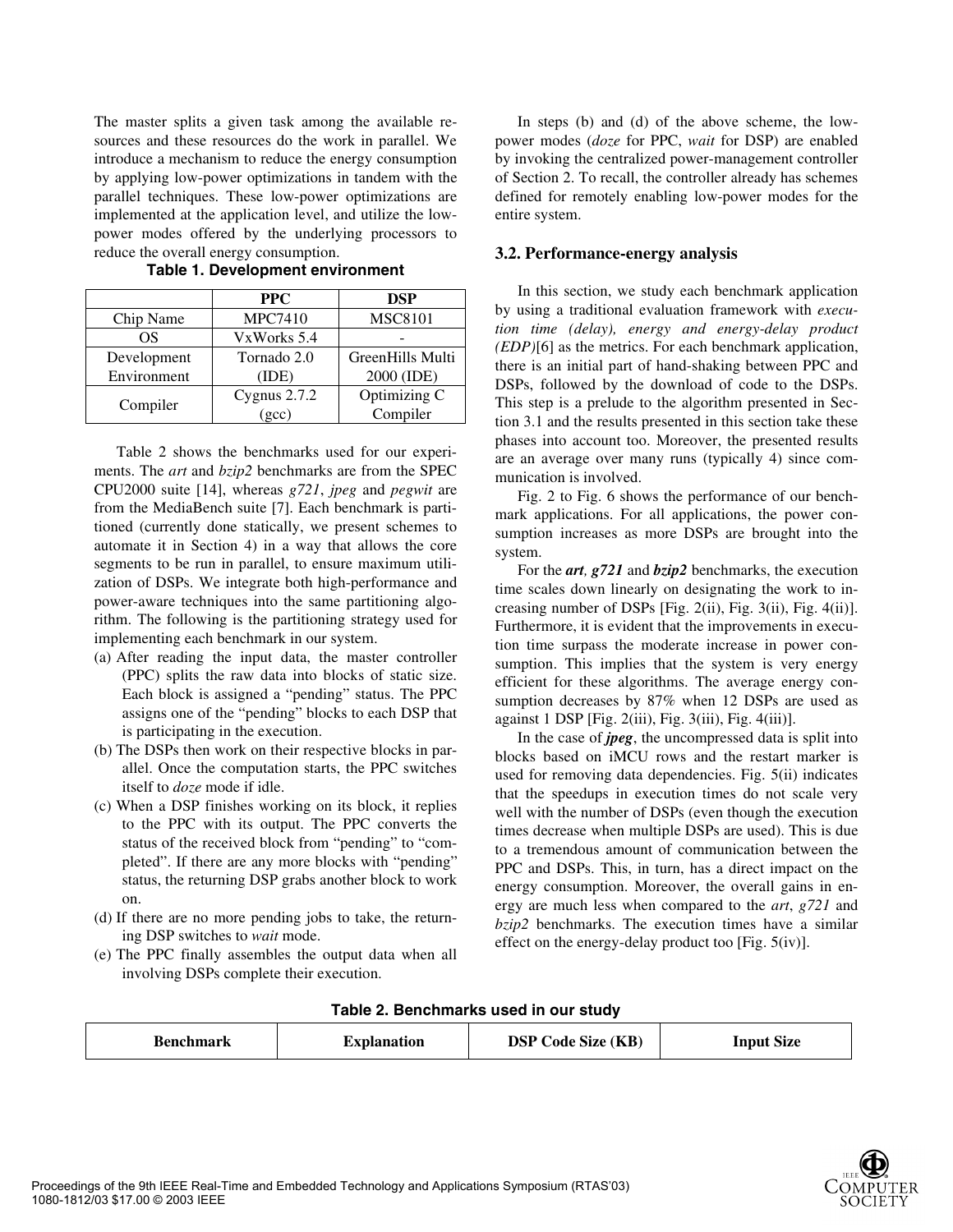| art      | Neural network based<br>pattern recognition<br>algorithm | 17 | 10 KB image,<br>600 KB weight |
|----------|----------------------------------------------------------|----|-------------------------------|
| $b$ zip2 | Data compression                                         | ۱9 | 4 MB data                     |
| g721     | Voice compression                                        |    | 289 KB voice                  |
| ipeg     | Image compression                                        | 10 | 10 MB image                   |
| pegwit   | Public key encryption                                    | 29 | 220 KB data                   |



**Figure 2. The power consumption (i), execution time (ii), energy (iii) and energy-delay product (iv) for**  *art***.**



**Figure 3. The power consumption (i), execution time (ii), energy (iii) and energy-delay product (iv) for**  *g721.*







**Figure 5. The power consumption (i), execution time (ii), energy (iii) and energy-delay product (iv) for**  *jpeg.*

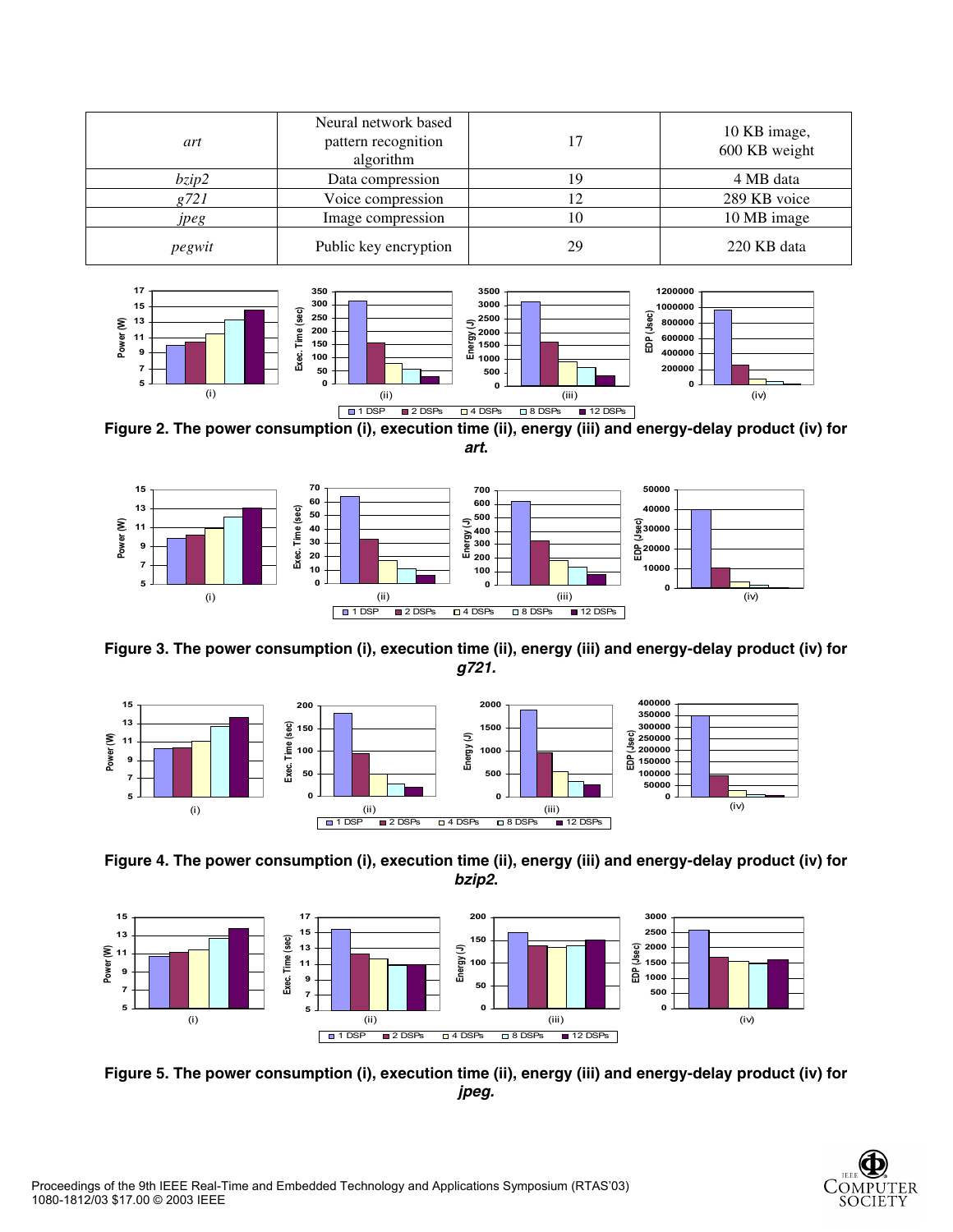

#### **Figure 6. The power consumption (i), execution time (ii), energy (iii) and energy-delay product (iv) for**  *pegwit***.**

*pegwit* is an algorithm that is very hard to parallelize and also not computationally intensive. The performance deteriorates when more than 2 DSPs are involved [Fig. 6(ii)]. This arises due to the increased communication overhead that can be avoided if fewer DSPs are used. Power consumption also increases. The worsened power and execution times consequently increase the energy consumption too. In our case, there are no improvements in execution times, energy and energy-delay product beyond 2 DSPs (Fig. 6).

#### **Overall Observations & Shortcomings of the traditional metric:**

To conclude the experimental results presented in this section, we realized that *art*, *bzip2* and *g721* are scalable in terms of both execution time and energy. That is, scalable parallel algorithms have the potential to reduce energy consumption too, besides improving performance. Additionally, for an algorithm that is hard to parallelize or that which is not scalable (like *pegwit*, *jpeg*), it is better to do the computation without much communication, i.e., with fewer DSPs. This conclusion is in accord with the observations presented by researchers in the parallel computing field. In other words, if the communication time dominates the overall execution time, the parallelization techniques prove to be useless. With respect to our case, this conclusion is applicable for both performance and energy consumption, and not just the performance.

Typically, one would be interested in studying the effect of performance improvements on the energy consumption and vice versa. Therefore, a metric that highlights performance-energy tradeoffs is essential in an analysis framework. An existing metric to study performance-energy tradeoffs is energy-delay product (EDP), which takes into account the delay and the energy consumption of a system. In our graphs, the EDP follows the trend of delay (execution time). Decreasing trends in EDP indicate good savings in both performance and energy. EDP is good at capturing overall trends. It is difficult to clearly say from EDP the mutual impact of performance and energy variations on one another. Moreover, in a multi-resource environment similar to our setup, the number of resources that are used to achieve any savings, also need to be considered during evaluation. This factor is not included in EDP or in any equivalent metric. These shortcomings and special requirements motivate us to introduce a new framework of analysis in the following section.

#### **4. Resource-aware framework**

#### **4.1. Energy-Resource Efficiency**

The primary entity that drives our framework is a new metric called Energy-Resource Efficiency (*ERE*). This metric identifies the relationship between the execution time and energy consumption. *ERE illustrates the tradeoff that occurs between the energy consumed by an application and the amount of resources needed to achieve any reduction in energy consumption*. Analytically, the Energy-Resource Efficiency is defined as follows:

$$
ERE = \Delta \times \eta \tag{1}
$$

where,  $\Delta$  is the fraction of the energy saved by using a particular configuration, and η is the efficiency of parallelization.

$$
\Delta = \frac{E_S - E_N}{E_S} \tag{2}
$$

where,  $E_s$  is the energy consumed by the nonparallelized (serial) version of the application and  $E<sub>N</sub>$  is the energy consumed by the parallel version running on N processing elements.

$$
\eta = \frac{S_p}{N} \tag{3}
$$

where,  $S_p$  is the speedup achieved through execution on N processing elements, defined as follows:

$$
S_p = \frac{T_S}{T_N} \tag{4}
$$

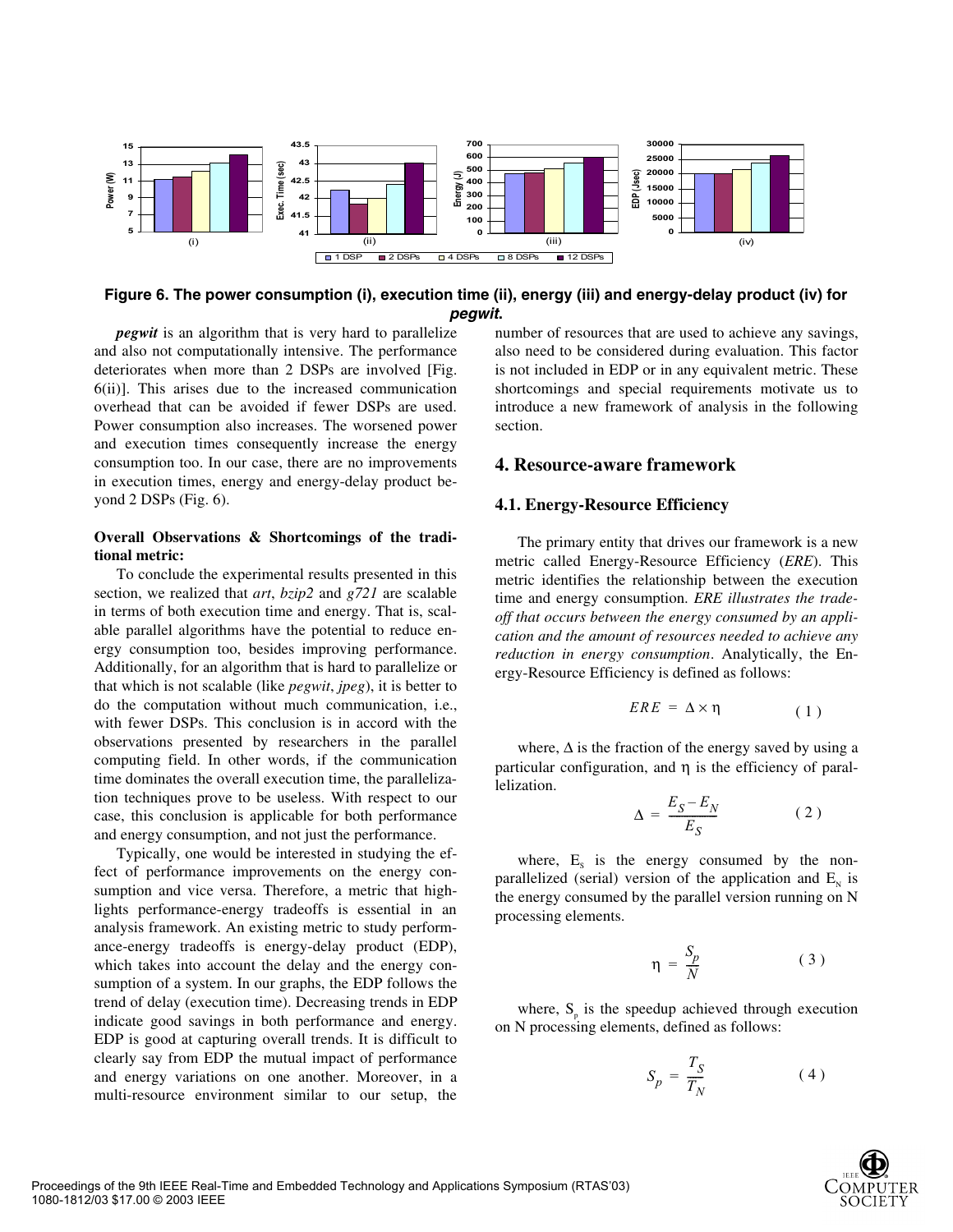where,  $T_s$  and  $T_N$  are the execution times of serial and parallel versions respectively.

We calculate the efficiency  $(\eta)$  to determine the scalability of the system for increasing number of DSP processors. The *ERE* acts as a guiding factor in identifying the amount by which energy consumption can be reduced without sacrificing much on the performance. The base case for our experiments is the configuration that has the master controller and just one DSP to do the task. The parallelized version involves more DSPs doing the same work in parallel. Table 3 shows how one can interpret the values got when using our new framework for evaluation.

**Table 3. Interpretation of S<sub>ρ</sub>, η, Δ,** *ERE* **values** 

| <b>Good Result</b> | <b>Bad Result</b> | <b>Impact on</b>                |
|--------------------|-------------------|---------------------------------|
| $S_p > 1$          | $0 < S_p < 1$     | Application<br>speedup          |
| $\eta \cdot 1$     | $\eta \cdot 0$    | Efficiency of<br>resource usage |
| $\Delta > 0$       | $\Delta$ < 0      | Energy<br>consumption           |
| ERE > 0            | ERE < 0           | Performance-<br>energy tradeoff |

Our experimental results were analyzed using the new evaluation framework (Fig. 7). The graphs in Fig. 7 present all three aspects of what a typical system designer would be interested in, that is, efficiency of parallelization (η), fraction of savings in energy  $(\Delta)$  and our newly defined *ERE*. A system designer can use one of these graphs according to one's defined needs, as shown in the succeeding paragraphs.

## **4.2. Trade-off Analysis using the** η**,** ∆**,** *ERE* **framework**

Fig. 7(ii) indicates that *art* benchmark has the best efficiency closely followed by *g721* and *bzip2*. The efficiency drops tremendously for *jpeg* and *pegwit*. The drop in efficiency is attributed to the non-linear nature of speedups got when an increasing number of DSPs are involved to do the same task. The graphs further assert the results discussed in Section 3.2.

A system designer has various choices to make depending on what is desired. For instance, if the designer is looking for improvements in execution time, a quick look at the speedup of execution times  $[Fig, 7(i)]$  would be sufficient. Even further, by calculating the efficiency of parallelization (η), one can compare the improvements in speedups with the amount of parallelization. In our example, for *art*, *g721* and *bzip2*, involving 4 DSPs leads to a good speedup  $($   $\sim$  4) while still maintaining 100% efficiency. If efficiency is not important, we can scale up to 12 DSPs thus achieving a speedup of 11.

Now, if the system designer is interested only in improvements in energy consumption, the designer can look at the fraction of energy saved  $(∆)$ . The energy-savings  $(\Delta)$  graph for all our benchmark applications is shown in Fig. 7(iii). Revisiting the discussions in Section 3.2, our goal was partly to exploit the parallel techniques to achieve reduction in energy. Power increases by a small amount when more processors are involved in processing. But the faster execution of the job, in turn, produces a positive effect on the energy. This explains the trend of the energy-savings in Fig. 7(iii). The *art*, *g721* and *bzip2* benchmarks demonstrated substantial scalability of parallelization. *jpeg* exhibits an 18% decrease in the energy consumption when parallelized to 2 DSPs, but the savings reach a saturation point beyond this level. Beyond the saturation point (around 21% energy-savings), the savings start to drop as we extend the application to more DSPs. Parallelization of *pegwit* results in a continually decreasing trend in energy-savings, thus proving its futility even in terms of energy consumption. A system designer can typically study the energy-savings graphs and deploy the corresponding number of DSPs (N) for parallelization depending on the desired savings (by defining the desired ∆).

An interesting note is that the "best" points for performance and energy-savings need not be the same. That is, a designer aiming to reduce energy savings would deploy a large number of processors (~12 DSPs) for parallelization whereas a designer looking to improve performance would look at efficiency of parallelization and would restrict to a lesser number of DSPs. Hence each graph leads to a different conclusion based on the desired trade-off. In reality, the actual cumbersome task lies in judging how much of speedup and savings in energy is desired. Ideally, we would prefer both to be high. But there usually is a trade-off between performance and energy consumption, as seen in the previous paragraphs. Additionally, using a minimal number of DSPs to achieve good performance and less energy would be best alternative. The energy-resource efficiency guides one to do all of this.

In the *ERE* graph of Fig. 7(iv), *art* and *g721* have the same performance-energy behavior. That is, their tradeoff points are the same. For a designer looking at both performance and energy, the 4 processor case proves to be the best point with an *ERE* of 0.70. Beyond 4 processors, the *ERE* drops to 0.58 and then increases back (to 0.80) when 12 DSPs are used. There is only a minimal increase in *ERE* from 4 to 12 processor case, which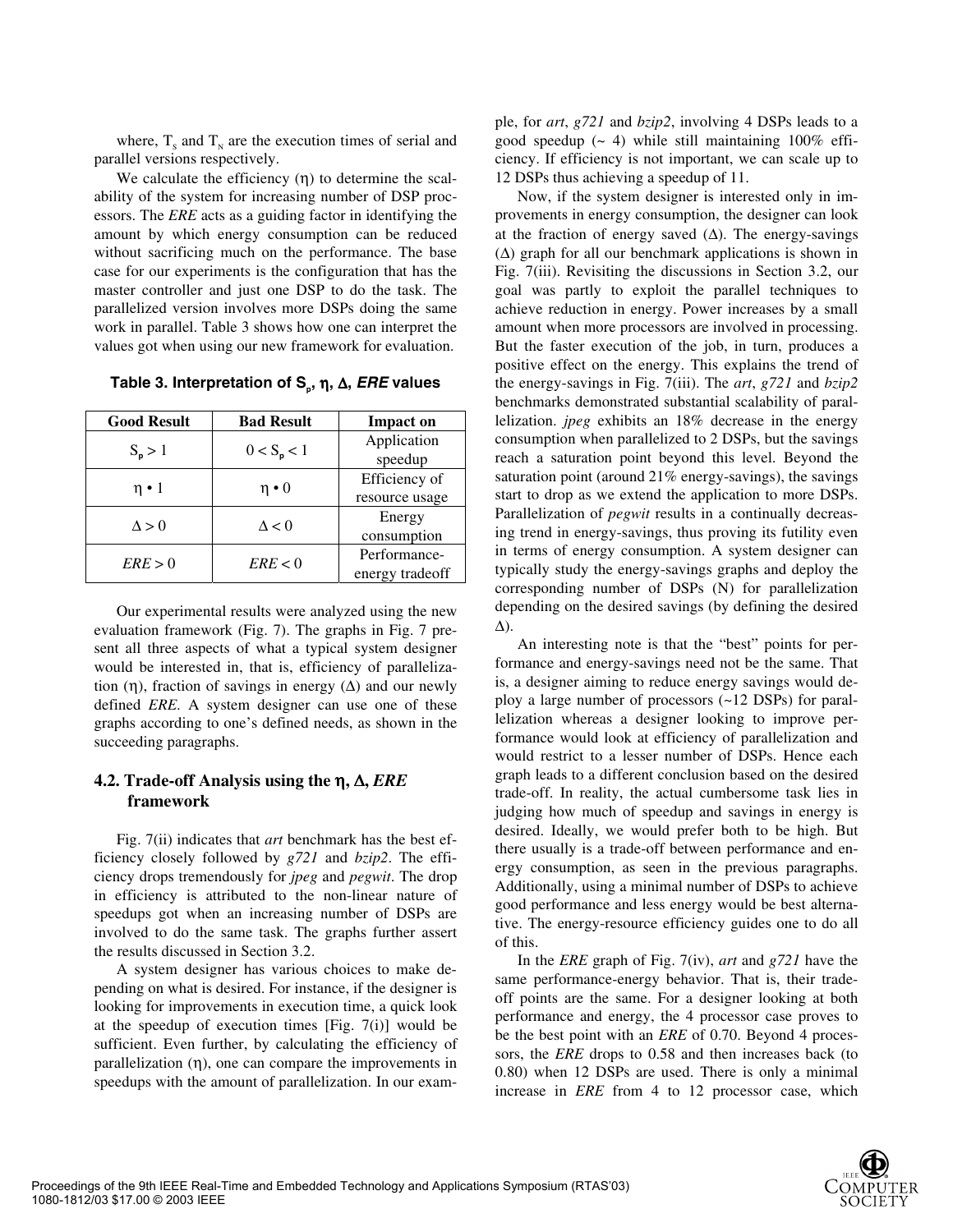makes the 4 DSP case a better choice. The reason is because the efficiency of parallelization dips from 100% in the 4 processor case to almost 88% in the 12 processor case. Hence it makes more sense to use lesser number of DSPs to achieve a comparable *ERE*. Looking at the *ERE* graph carefully, *art* is slightly better than *g721*, which is actually the case when comparing their energy and performance values independently too.

In the case of *bzip2*, the *ERE* values follow *g721* and *art* until the 4 DSP case. Up to this point, the algorithm utilizes the increasing number of DSPs very well to achieve improvements in both efficiency and energysavings. Beyond this point, the *ERE* value of *bzip2* saturates to 0.69. This implies that beyond 4 processors, the improvements in performance or energy does not influence the other. Hence, depending on desired performance

or energy values, a lesser or larger number of DSPs can be chosen.

In case of *pegwit*, the negative and zero values of *ERE* indicate that the parallel implementation proves to be futile towards both energy and performance improvements.

For *jpeg*, the tradeoff is clearly visible. There is definitely an improvement in both the performance and energy consumption, which is indicated by the positive values of *ERE*. The *ERE* decreases beyond 2 DSPs because the improvements in energy get negated by deteriorating efficiencies (it should be noted that there still is a speedup that is achieved). A system designer would be interested in this graph to identify the number of DSPs to deploy,



**Figure 7. Speedup (i), efficiency (ii), fraction of savings in energy (iii) and energy-resource efficiency (iv) for all benchmark applications. By looking at each of the graphs, a different "best" point can be chosen. For improvements in performance, one needs to look at speedup (i) and efficiency (ii) graphs. For improvements in energy, energy-savings graph (iii) need to be chosen. For a trade-off between performance and energy,** *ERE* **(iv) needs to be considered.** 

based on the desired trade-off. For instance, in the case of *jpeg*, if only the savings in energy consumption is important, the designer can implement 4 DSPs into the system (from the  $\Delta$  graph). If performance is crucial, 12 DSPs can be deployed (from  $S_p$  graph). A lesser number of DSPs should be used if efficiency of parallelization is to be considered (looking at η graph). If both performance and energy-savings are crucial, 2 DSPs would be a good number as seen from the *ERE* graph [Fig. 7(iv)]. Thus, the tradeoffs are very evident when the η, ∆ and *ERE* framework is used during the analysis phase.

#### **Overall Observations on** *ERE:*

To summarize, system designers can use the energyresource efficiency (*ERE*) metric and hence, our alternative framework to

- identify the advantages and disadvantages of a particular configuration (by looking at positive and negative *ERE* values),
- detect the breakeven point where the desired performance-energy tradeoff is achieved (by looking at the trends of *ERE* graph along with  $\eta$  and  $\Delta$ ),
- estimate the number of DSPs that are needed to achieve the desired performance-energy tradeoff (using the corresponding *ERE* values).

The advantages of using *ERE* lies in identifying energy as a design factor besides performance. By stressing on resource usage, *ERE* captures trends that cannot be captured by any equivalent metric. For instance, an equivalent metric to study performance-energy tradeoff is the energy-delay product (EDP). The *ERE* graph of *jpeg* in Fig.  $7(iv)$  is different from its EDP graph [Fig.  $7(iv)$ ] since it considers efficiency during evaluation, which is necessary when evaluating a multi-resource environment.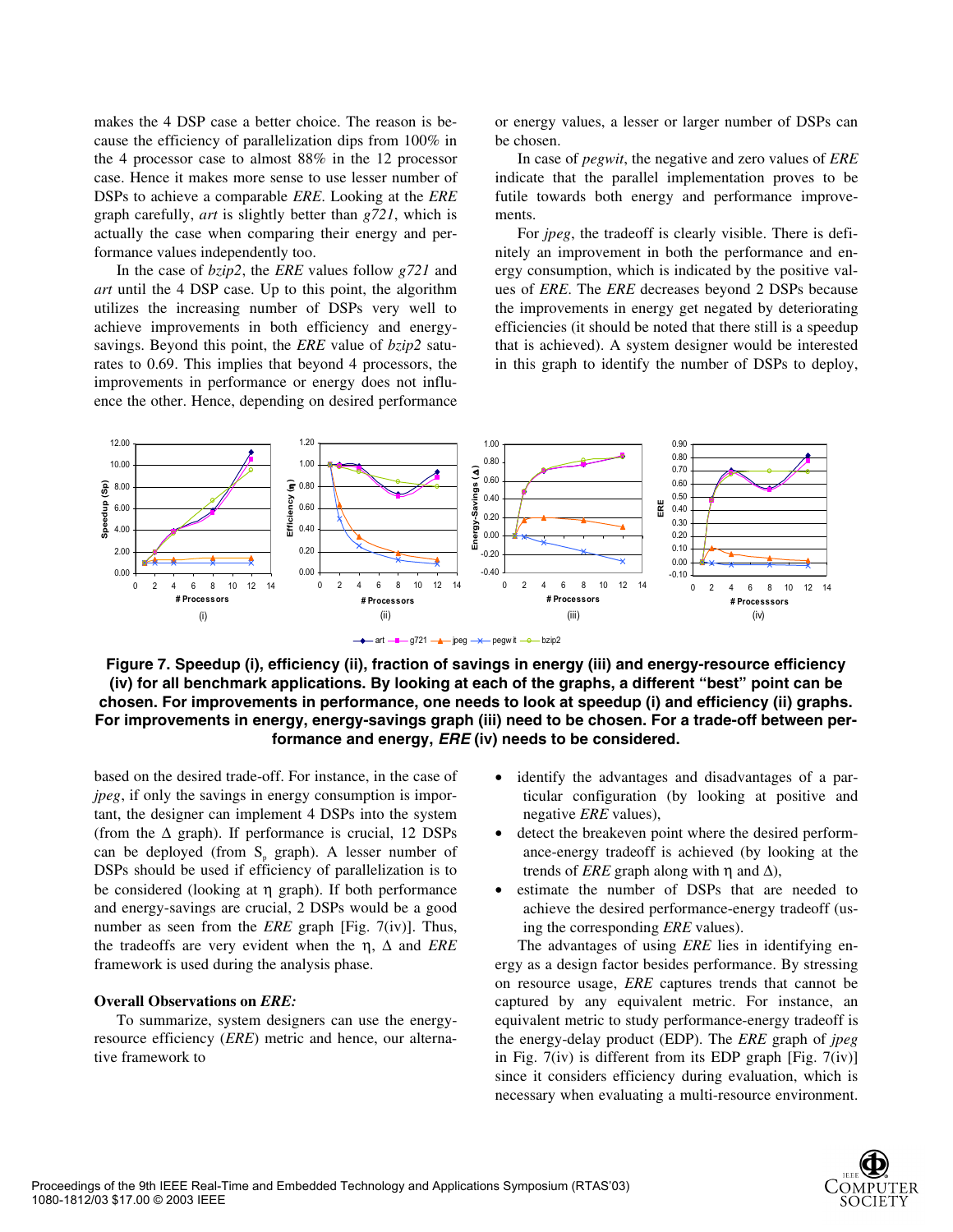The performance-energy tradeoffs are more clearly visible when the η, ∆, *ERE* framework is used during evaluation.

Our experimental results and observations also demonstrate the need for application-aware scheduling and resource allocation strategies. By incorporating some existing parallelization techniques into a power-aware scheduler, we proved that one can achieve up to 80% improvement in the performance and energy of such systems. Currently, the diagnosed results are utilized to manually partition the code by taking into consideration the desired performance-energy tradeoff. Compilers and operating systems can instead use these results in a feedback mechanism during scheduling, partitioning and resource allocation, to do a better management of the system. These techniques should adapt themselves to consider not just the performance, but the performanceenergy tradeoffs, while making scheduling decisions. We suggest using a framework having speedup, efficiency, energy-savings and *ERE* instead of any traditional framework, while studying and establishing these tradeoffs.

### **5. Conclusions**

An application-controlled strategy is very effective in reducing energy besides improving performance. We verified this by incorporating performance and power optimizations on a heterogeneous system with general purpose PPC as the master controller and a set of lowpower DSPs as processing elements. There are huge performance and energy gains (up to 80%) when these application-aware techniques are applied before the scheduling stages.

From our experimental results, it is clear that energy consumption needs to be considered besides performance while assessing a system. *ERE* considers both speedup and energy variations to model performance-energy tradeoffs in a system. Performance-energy tradeoffs are prominent when the η, ∆, *ERE* framework is used during evaluation. By systematically studying a configuration using Table 3 and its relevant graphs, one can easily determine the various performance-energy tradeoffs in a system. This framework can also be used to establish a system to a set performance-energy configuration. Such features are not provided by any existing metric.

The schemes to study performance-energy tradeoffs in a system should consider the underlying environment during evaluation. For instance, our experimental base is a multi-resource heterogeneous system. The *ERE* metric identifies this fact and includes resource usage as a factor while studying the system, which is not done by any equivalent traditional metric.

Additionally, the η, ∆, *ERE* framework and the modeling technique can similarly be extended to a system having multiple processors on a single chip, like Systemon-Chip setups. As a concluding note, it is evident that by using our energy-resource efficiency and a guided performance-energy tradeoff, an application-aware heterogeneous system turns out to be power efficient with substantial performance improvements.

# **6. Acknowledgements**

This work was supported by DARPA under the contract F33615-01-C-1631. Our thanks to the other members of the Center for Parallel and Distributed Computing at Northwestern University for their help in refining this paper.

# **7. References**

[1] 34401A Digital Multimeter Datasheet, Agilent Technologies, 2001.

[2] L. Benini and G. Micheli, System-Level Power Optimization: Techniques and Tools, *ACM Transactions on Design Automation of Electronic Systems*, ACM Press, April 2000, pp. 115-192.

[3] D. Brooks, M. Martonosi, J. Wellman, and P. Bose, Power-Performance Modeling and Tradeoff Analysis for a High End Microprocessor, *Workshop on Power-aware Computer Systems*, Cambridge, MA., November 2000.

[4] L. Hammond, B. Nayfeh, and K. Olukotun, A single-chip multiprocessor, *IEEE Computer*, IEEE Press, Vol. 30, No. 9, September 1997, pp. 79-85.

[5] Hitachi SuperH Mobile Application Processor Specifications, Hitachi Ltd., 2003. *Available HTTP:* http://global.hitachi.com/New/cnews/E/2002/0415/

[6] M. Horowitz, T. Indermaur, and R. Gonzalez, Low-power digital design, in *Proceedings of the Symposium on Low Power Electronics*, IEEE Press, 1994, pp. 8-11.

[7] C. Lee, M. Potkonjak and W.H. Mangione-Smith, Media-Bench: a tool for evaluating and synthesizing multimedia and communications systems, in *Proceedings of the International Symposium on Microarchitecture*, IEEE Press, December 1997, pp. 330-335.

[8] Motorola DCT5200 Digital Set-top Terminal Specifications, Motorola Inc., 2003. *Available HTTP:* http://broadband.motorola.com/

[9] MPC7410 RISC Microprocessor Hardware Specifications, *Document No. MPC7410EC/D*, Motorola Inc., 2002.